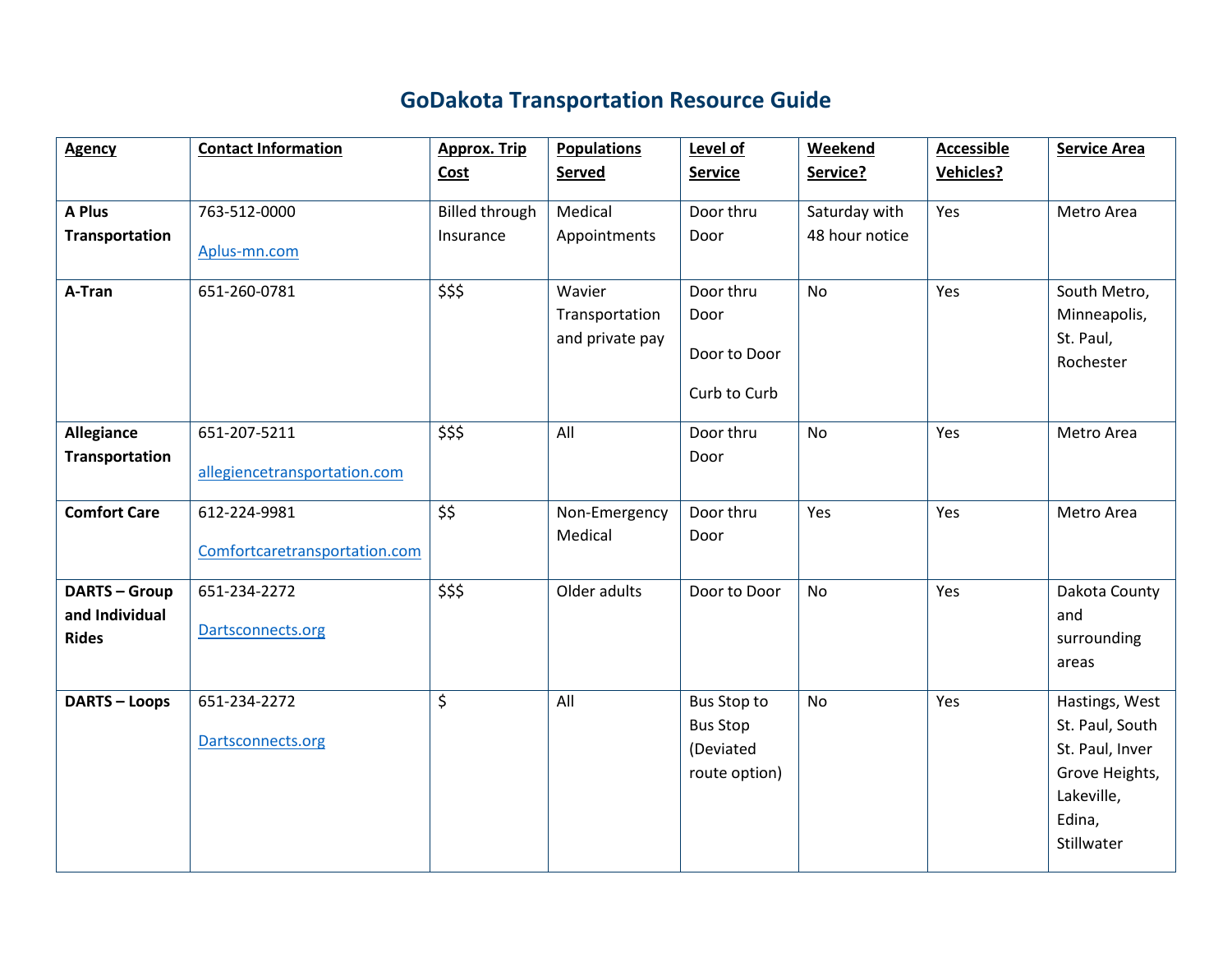| <b>Agency</b>                                       | <b>Contact Information</b>                            | <b>Approx. Trip</b> | <b>Populations</b>       | Level of                        | <b>Weekend</b>                    | <b>Accessible</b> | <b>Service Area</b>                                |
|-----------------------------------------------------|-------------------------------------------------------|---------------------|--------------------------|---------------------------------|-----------------------------------|-------------------|----------------------------------------------------|
|                                                     |                                                       | Cost                | Served                   | <b>Service</b>                  | Service?                          | <b>Vehicles?</b>  |                                                    |
| <b>Delight Trans</b>                                | 763-286-3163                                          | \$\$                | All                      | Door thru<br>Door               | Saturday                          | Yes               | Metro Area                                         |
| <b>Discover Ride</b>                                | 651-288-0327                                          | \$\$                | Non-Emergency<br>Medical | Door thru<br>Door               | Very Limited                      | <b>No</b>         | Metro Area                                         |
| <b>Driving Miss</b><br><b>Daisy</b>                 | 763-253-4400<br>Drivingmissdaisy.com                  | \$\$                | Non-Emergency<br>Medical | Door thru<br>Door               | Yes, if<br>prescheduled           | Yes               | Metro Area                                         |
| <b>Flying Eagle</b><br><b>Transportation</b>        | 612-760-2409                                          | \$\$                | Non-Emergency<br>Medical | Door thru<br>Door               | Yes                               | Yes               | Metro Area                                         |
| <b>GAPP Service</b>                                 | 952-953-9299<br>Gappservicesinc.com                   | Free                | Priority for<br>medical  | Door to Door                    | Limited, based<br>on availability | <b>No</b>         | Dakota County                                      |
| <b>Helpful Hands</b><br><b>Transportation</b>       | 763-546-0094                                          | \$\$                | Medical                  | Door thru<br>Door               | Saturday                          | Yes               | Metro Area<br>Mayo Clinic                          |
| <b>Just Friends</b><br>(Hastings Family<br>Service) | 651-437-7134<br>Hastingsfamilyservice.org             | Free                | Priority for<br>Medical  | Door thru<br>Door, if<br>needed | <b>No</b>                         | <b>No</b>         | Must originate<br>in Hastings                      |
| Lyft                                                | lyft.com                                              | \$\$                | All                      | Curb to Curb                    | Yes                               | No                | Metro Area and<br>beyond                           |
| <b>Metro Mobility</b>                               | 651-602-1111<br>TTY 612-341-0140<br>Metromobility.org | \$                  | Certified<br>individuals | Door thru<br>Door               | Yes                               | Yes               | Metro Area-<br>up to % mile<br>from a bus<br>route |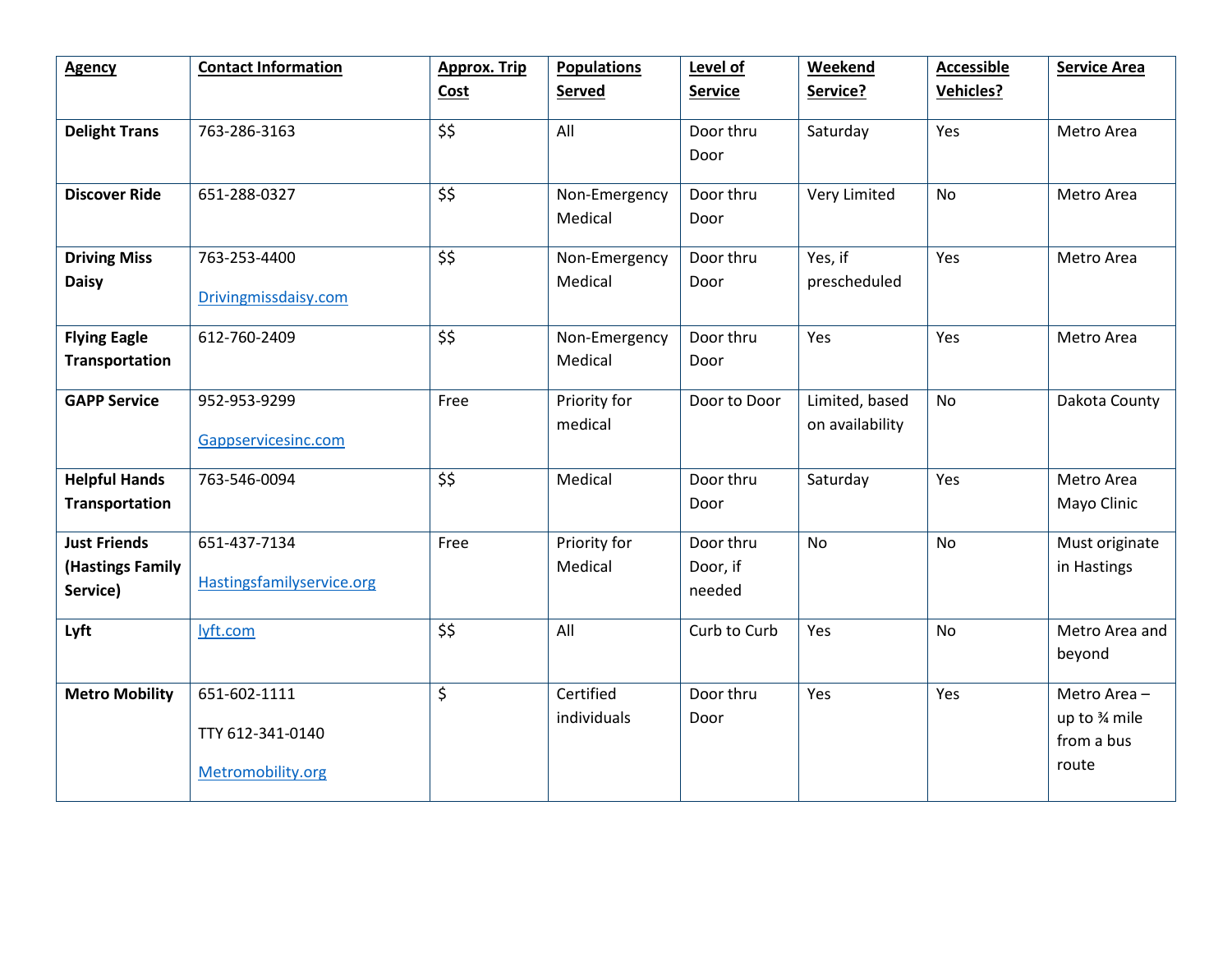| <b>Agency</b>                                                          | <b>Contact Information</b>                           | <b>Approx. Trip</b>       | <b>Populations</b>                                                      | Level of                                     | Weekend   | <b>Accessible</b> | <b>Service Area</b>                               |
|------------------------------------------------------------------------|------------------------------------------------------|---------------------------|-------------------------------------------------------------------------|----------------------------------------------|-----------|-------------------|---------------------------------------------------|
|                                                                        |                                                      | Cost                      | <b>Served</b>                                                           | <b>Service</b>                               | Service?  | Vehicles?         |                                                   |
| <b>Metro Transit</b>                                                   | 612-373-3333<br>TTY 612-341-0140<br>Metrotransit.org | \$                        | All                                                                     | Bus Stop to<br><b>Bus Stop</b>               | Yes       | Yes               | Metro Area                                        |
|                                                                        |                                                      |                           |                                                                         |                                              |           |                   |                                                   |
| <b>Minnesota</b>                                                       | 952-882-7500                                         | \$                        | All                                                                     | Bus Stop to                                  | Yes       | Yes               | South Metro                                       |
| <b>Valley Transit</b><br><b>Authority</b><br>(MVTA)                    | <b>MVTA.com</b>                                      |                           |                                                                         | <b>Bus Stop</b>                              |           |                   | Area                                              |
| <b>Medical</b><br><b>Transportation</b><br><b>Management</b><br>(Mnet) | 866-467-1724<br>MTM-Inc.net/Minnesota                | Free                      | Medical<br>Assistance (MA)<br>eligible for Non-<br>Emergency<br>Medical | Door to Door                                 | Yes       | Yes               | Metro Area                                        |
| Road to<br><b>Recovery</b>                                             | 1-800-227-2345<br>Cancer.org                         | Free                      | Cancer<br>Treatment<br>Appts                                            | Curb to Curb                                 | No        | No                | Metro Area                                        |
| <b>Smart Ride</b>                                                      | 651-437-8997                                         | \$\$                      | All                                                                     | Curb to Curb                                 | Yes       | No                | Hastings area                                     |
| <b>TLC Special</b><br><b>Transportation</b>                            | 651-602-5465<br>TLCspecialtransportation.com         | \$\$\$ for<br>private pay | Non-Emergency<br>Medical, private<br>pay                                | Door thru<br>Door                            | <b>No</b> | Yes               | Metro Area                                        |
| <b>Transit Link</b>                                                    | 651-602-5465<br>Metrotransit.org/transit-link        | \$                        | All                                                                     | Curb to Curb<br>Door to Door<br>if requested | No        | Yes               | Metro Area<br>where there<br>aren't bus<br>routes |
| <b>Transit Trip</b>                                                    | 952-855-8815<br>Transittrip.us                       | \$\$\$                    | Non-Emergency<br>Medical, private<br>pay                                | Door to Door                                 | No        | Yes               | Metro Area                                        |